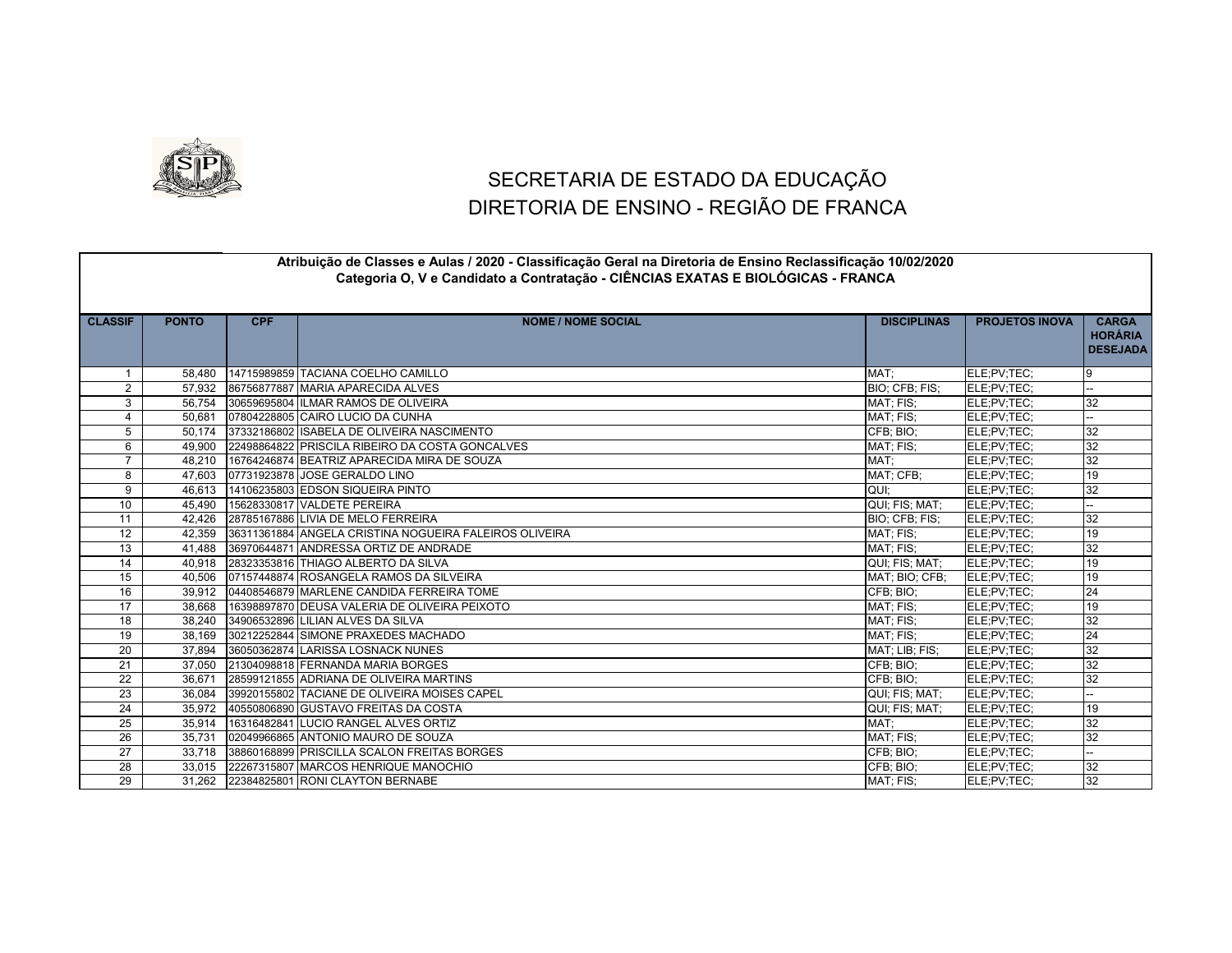| 30 | 30,285 | 40557652820 FARIZA ABRAO                               | CFB; BIO;      | ELE:PV:TEC: | 19 |
|----|--------|--------------------------------------------------------|----------------|-------------|----|
| 31 | 30.263 | 22322580848 CINTIA APARECIDA PONTES                    | MAT: FIS:      | ELE;PV;TEC; | 24 |
| 32 | 29,900 | 02050066805 ELIZABETH MARIA RIZZATTI                   | CFB; FIS; MAT; | ELE:PV:TEC: | 19 |
| 33 | 29,535 | 33808577851 TARCILIO BASILIO ROCHA                     | MAT; FIS;      | ELE;PV;TEC; | 19 |
| 34 | 29,094 | 05490571888 LUZIA HELENA LIVONESI RIGOBELLO            | QUI; CFB; FIS; | ELE:PV:TEC: | 19 |
| 35 | 28,910 | 05500771892 APARECIDA DE FATIMA DAVID RIBEIRO          | CFB; BIO;      | ELE:PV:TEC: | 24 |
| 36 | 28,712 | 04643691859 CLEUZA MARIA VILELA JULIOTI                | MAT; QUI; BIO; | ELE:PV:TEC: |    |
| 37 | 27.972 | 08130480603 CLAUDINEIA DE MATOS ROCHA                  | MAT: FIS:      | ELE;PV;TEC; | 32 |
| 38 | 27,804 | 06560138852 MARIA APARECIDA STEFANI PRADO              | MAT:           | ELE:PV:TEC: | 32 |
| 39 | 27,788 | 19500376814 SILVIA HELENA MARCUSSI SARDINHA            | MAT:           | ELE;PV;TEC; | 32 |
| 40 | 27.760 | 43208482841 ANANDA KAINNE OLIVEIRA DOMENEGUETI         | MAT; FIS;      | ELE:PV:TEC: | 32 |
| 41 | 27,572 | 32466705877 SOLANGE BUENO SOUSA                        | CFB; BIO;      | ELE:PV:TEC: | 32 |
| 42 | 27,258 | 13870317833 CLEMILDA DE FATIMA SILVEIRA LOPES          | CFB; FIS; MAT; | ELE;PV;TEC; |    |
| 43 | 26.084 | 37286548840 SUELLEN NORBERTO                           | MAT; FIS;      | ELE:PV:TEC: | 32 |
| 44 | 25,615 | 36357067873 AMANDA MENDES                              | BIO; CFB;      | ELE:PV:TEC: | 19 |
| 45 | 24,413 | 33578734861 FLAVIA BORGES MENDES                       | CFB; QUI; BIO; | ELE;PV;TEC; | 24 |
| 46 | 24.292 | 40536382832 FILIPE AUGUSTO PAULO DOS SANTOS            | MAT; FIS;      | ELE:PV:TEC: |    |
| 47 | 23.900 | 48101311653 JACQUELINE APARECIDA MARQUES               | MAT; FIS;      | ELE:PV:TEC: | 32 |
| 48 | 23,408 | 38593581897 DAIANE ELOANE SEIXAS                       | CFB; BIO;      | ELE;PV;TEC; | 32 |
| 49 | 23,360 | 31308065809 ANA CAROLINA PEREIRA                       | QUI:           | ELE:PV:TEC: | 24 |
| 50 | 23,316 | 37706761819 BRUNA CHAGAS SANTOS                        | MAT; FIS;      | ELE;PV;TEC; | 32 |
| 51 | 23,298 | 23073546898 FERNANDO BARBOSA DE FREITAS SILVA          | QUI:           | ELE:PV:TEC: | 19 |
| 52 | 23.282 | 05739235820 LEIA SILVIA JUNQUEIRA OLIVEIRA             | MAT:           | ELE:PV:TEC: | 32 |
| 53 | 23,240 | 08147802889 MARCIO DONIZETE FALEIROS                   | MAT; FIS;      | ELE;PV;TEC; | 32 |
| 54 | 23,170 | 09714117607 LAISLA FRANCIELE MAGELA SANTANA VILAS BOAS | BIO; CFB; QUI; | ELE;PV;TEC; | 32 |
| 55 | 23,156 | 30279997884 EDUARDO MORAES                             | QUI; FIS; MAT; | ELE:PV:TEC: | 32 |
| 56 | 23,000 | 34802422865 ELISABETE SCHIRATO DE OLIVEIRA             | BIO; CFB;      | ELE;PV;TEC; | 19 |
| 57 | 22,792 | 28823103827 WEVERTON PAULINO DA SILVA                  | MAT: FIS:      | ELE:PV:TEC: | 32 |
| 58 | 22,748 | 43275824848 DANIELA DA SILVA OLIVEIRA                  | MAT; FIS;      | ELE;PV;TEC; | 19 |
| 59 | 22.450 | 32264308826 ERICA APARECIDA FASCIOLLI BATISTA DOS REIS | MAT; FIS;      | ELE:PV:TEC: | 24 |
| 60 | 22.274 | 06256356802 JJOAO MAURICIO FARIA MACEDO                | MAT: CFB: FIS: | ELE:PV:TEC: | 24 |
| 61 | 22,264 | 04689999813 VERA LUCIA MACHADO                         | MAT; QUI; BIO; | ELE:PV:TEC: | 19 |
| 62 | 21.900 | 09884174806 MARCELENA GARCIA MURARI MARTINS            | CFB; FIS; MAT; | ELE;PV;TEC; | 32 |
| 63 | 21,900 | 04403939813 REGINA CELIA PORFIRIO MORAES               | MAT; QUI; BIO; | ELE:PV:TEC: | 32 |
| 64 | 21,684 | 07158318877 MARCIA REGINA PEREIRA MONTEIRO             | MAT; CFB;      | ELE:PV:TEC: | 32 |
| 65 | 21.520 | 24785693886 JOANA D ARC PAULO MORAES                   | CFB; BIO;      | ELE;PV;TEC; | 24 |
| 66 | 21,396 | 09884714851 MARIA APARECIDA DE ANDRADE BORGES PEIXOTO  | CFB; MAT;      | ELE:PV:TEC: | 32 |
| 67 | 21,370 | 21794343830 EDILAINE CRISTINA TELES DA SILVA           | MAT; FIS;      | ELE:PV:TEC: | 32 |
| 68 | 21,220 | 11313215880 FERNANDO CESAR MOHERDAUI                   | QUI;           | ELE:PV:TEC: | 19 |
| 69 |        | 20,964 38368297893 KARINA RIGO DE PAULA                | MAT; FIS;      | ELE:PV:TEC: | 24 |
| 70 | 20.603 | 39550924882 BRUNA DE OLIVEIRA MENDES                   | MAT; FIS;      | ELE:PV:TEC: | 24 |
| 71 | 20,548 | 65592247672 CLARICE MAGALI DA SILVA                    | MAT; CFB;      | ELE:PV:TEC: | 19 |
| 72 | 20,242 | 12785885821 VALERIA APARECIDA FREIRE HERNANDES         | BIO; CFB;      | ELE:PV:TEC: | 24 |
| 73 | 19.986 | 09897673881 ELIENE MARIA DE OLIVEIRA                   | CFB; FIS; MAT; | ELE:PV:TEC: | 24 |
| 74 | 19.876 | 14106386852 ROBERTO RIVELINO DE LACERDA                | MAT; FIS;      | ELE:PV:TEC: | 32 |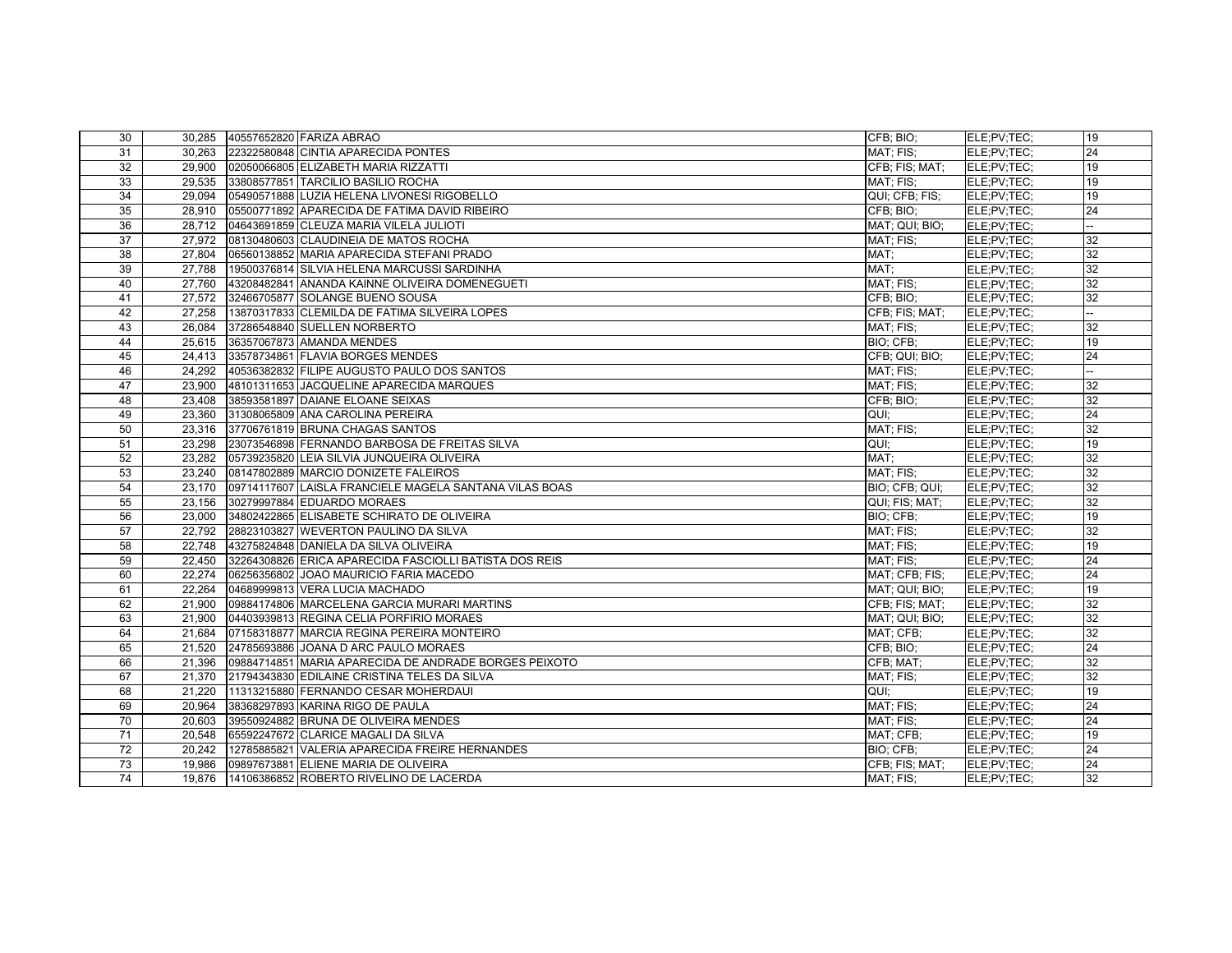| 75               |        | 19,740 35306257879 JOHNNY LUIS MERCURI                | MAT; FIS;                 | ELE;PV;TEC; | 32 |
|------------------|--------|-------------------------------------------------------|---------------------------|-------------|----|
| 76               | 19.486 | 32303434840 ELTON FABIANO MENDES                      | MAT: FIS:                 | ELE:PV:TEC: | 32 |
| 77               |        | 19,256 33859301896 CRISTIANE DE SOUZA GOMES           | MAT; FIS;                 | ELE;PV;TEC; | 32 |
| 78               |        | 19,214 41552020851 GABRIELA FERNANDES                 | BIO; CFB; LIB;            | ELE:PV:TEC: | 32 |
| 79               | 19.058 | 15985508889 APARECIDA DO CARMO DE MOURA COSTA BEZERRA | MAT:                      | ELE:PV:TEC: | 19 |
| 80               | 18,840 | 12246400805 LUCIANA RENATA BERNARDES ORTIZ NASCIMENTO | CFB; FIS; MAT;            | ELE;PV;TEC; | 32 |
| 81               | 18.788 | 36606479851 LEONARDO GONCALVES IZALBERTI              | MAT: FIS:                 | ELE:PV:TEC: | 32 |
| 82               | 18,756 | 56751109687 MARCOS ANTONIO DE OLIVEIRA SILVA          | MAT;                      | ELE:PV:TEC: | 19 |
| 83               | 18,718 | 10903388804 NEUZA CRISTINA DE OLIVEIRA                | BIO; CFB; FIS;            | ELE;PV;TEC; | 19 |
| 84               | 18.708 | 09789846681 PATRICIA DE FREITAS SCALABRINI / PATRICIA | MAT; FIS;                 | ELE:PV:TEC: | 32 |
| 85               |        | 18,658 35693901874 DANIELA SEVERINO SABINO GIMENES    | QUI; FIS; MAT;            | ELE:PV:TEC: | 24 |
| 86               | 18,301 | 03471681833 FATIMA APARECIDA PASSARELI                | MAT; FIS;                 | ELE;PV;TEC; | 32 |
| 87               |        | 18,158 04901203851 ELIZENE APARECIDA GOMES            | MAT; QUI; BIO;            | ELE;PV;TEC; | 32 |
| 88               |        | 18,112 14149470898 GISLENE APARECIDA GOMES MURARI     | CFB; FIS; MAT;            | ELE;PV;TEC; | 19 |
| 89               | 17,901 | 38329715809 DOUGLAS MENDES DE MIRANDA                 | $\overline{\text{MAT}}$ ; | ELE;PV;TEC; | 32 |
| 90               | 17.780 | 18105533855 ELIANA MARA VIEIRA DO NASCIMENTO          | MAT; QUI; CFB;            | ELE;PV;TEC; | 32 |
| 91               | 17,246 | 37540636858 GABRIELA SOUZA SILVA                      | CFB; BIO;                 | ELE;PV;TEC; | 19 |
| 92               |        | 17,178 33808578823 JENIFFER VITORINO DA SILVA ALVES   | MAT;                      | ELE;PV;TEC; | 19 |
| 93               | 16.596 | 24863378653 MARGARIDA MARIA REZENDE DE ARAUJO NOBILE  | BIO:                      | ELE:PV:TEC: | 32 |
| 94               | 16,496 | 12029415677 ANA LETICIA DE PAULA MARANGONI            | MAT; FIS;                 | ELE;PV;TEC; | 19 |
| 95               | 16,238 | 05153989852 NEUSA DE FATIMA GONCALVES COSTA           | MAT;                      | ELE:PV:TEC: | 32 |
| 96               | 16,036 | 07170549859 TAIS CRISTINA DO CARMO                    | MAT:                      | ELE:PV:TEC: | 19 |
| 97               | 15,652 | 37846669818 TALLES LEANDRO DA COSTA                   | MAT; FIS;                 | ELE:PV:TEC: | 19 |
| 98               | 15,194 | 10901964824 MARINETE DE JESUS INACIO NOVAIS           | CFB; BIO;                 | ELE;PV;TEC; | 32 |
| 99               | 15,184 | 30450031845 LUCILA MARCELINO SCHIRAMM                 | CFB; BIO;                 | ELE;PV;TEC; | 19 |
| 100              | 15,180 | 25047819892 DOUGLAS EURIPEDES SECO                    | QUI:                      | ELE;PV;TEC; | 24 |
| 101              | 15,036 | 36124779862 ADRILENE VAZ TELES                        | MAT; FIS;                 | ELE;PV;TEC; | 32 |
| 102              | 15,000 | 40347233864 LETÍCIA PEREIRA PIMENTA                   | QUI:                      | ELE:PV:TEC: | 32 |
| 103              | 14,406 | 37893828846 PAULO EDUARDO DE CASTRO COUTO ROSA        | CFB; BIO;                 | ELE:PV:TEC: | 19 |
| 104              | 14,336 | 33887818857 LIEGGY CARLA SILVA DO CARMO               | BIO; CFB;                 | ELE:PV:TEC: | 32 |
| 105              | 14,325 | 22344031898 PAOLA APARECIDA ANTONIETI DOS SANTOS      | QUI; FIS; MAT;            | ELE:PV:TEC: | 32 |
| 106              | 14,088 | 22411908881 VANESSA CRISTINA CASTRO                   | BIO; CFB;                 | ELE:PV:TEC: | 19 |
| 107              |        | 14,008 23015975803 WELLINGTON CARVALHO DE DEUS        | FIS; MAT;                 | ELE:PV:TEC: | 32 |
| 108              | 13,925 | 38549443816 GABRIEL BASILIO ANDRADE                   | MAT; FIS;                 | ELE:PV:TEC: | 24 |
| 109              | 13,872 | 00272047821 IVONILDE LUDOMIRIA BRANCALHAO             | CFB; FIS; MAT;            | ELE:PV:TEC: | 24 |
| 110              | 13,846 | 39441222836 LUCAS ALVES DOS SANTOS                    | MAT; FIS;                 | ELE;PV;TEC; | 32 |
| 111              | 13,784 | 03660054992 JOCELAINE TREVISAN CASTILHO               | CFB; QUI; BIO;            | ELE;PV;TEC; | 32 |
| $\overline{112}$ | 13.754 | 02800816937 SIRLEI AMARAL DE JESUS                    | QUI; FIS; MAT;            | ELE:PV:TEC: | 32 |
| 113              | 13,678 | 39342383866 GABRIEL DOS SANTOS SILVA                  | QUI; FIS; MAT;            | ELE;PV;TEC; | 24 |
| 114              | 13,496 | 36691713800 ADILSON CARLOS DOS SANTOS                 | FIS; MAT; QUI;            | ELE:PV:TEC: |    |
| 115              | 13,414 | 07861539628 JULIANA DE ANDRADE PEIXOTO                | QUI:                      | ELE:PV:TEC: | 19 |
| 116              | 13,342 | 36696704833 JESIMIEL ELIEZER DA SILVA                 | MAT; FIS;                 | ELE;PV;TEC; | 32 |
| 117              | 13,244 | 41541930827 FLORENTINO DO PRADO JUNIOR                | MAT; FIS;                 | ELE;PV;TEC; | 19 |
| 118              | 13.156 | 36036357877 ANTONIO EMANOEL DAVANCO                   | MAT; FIS;                 | ELE:PV:TEC: | 24 |
| 119              | 12.908 | 42077004800 FERNANDA NEVES DO NASCIMENTO SOUZA        | BIO; CFB; LIB;            | ELE;PV;TEC; | 32 |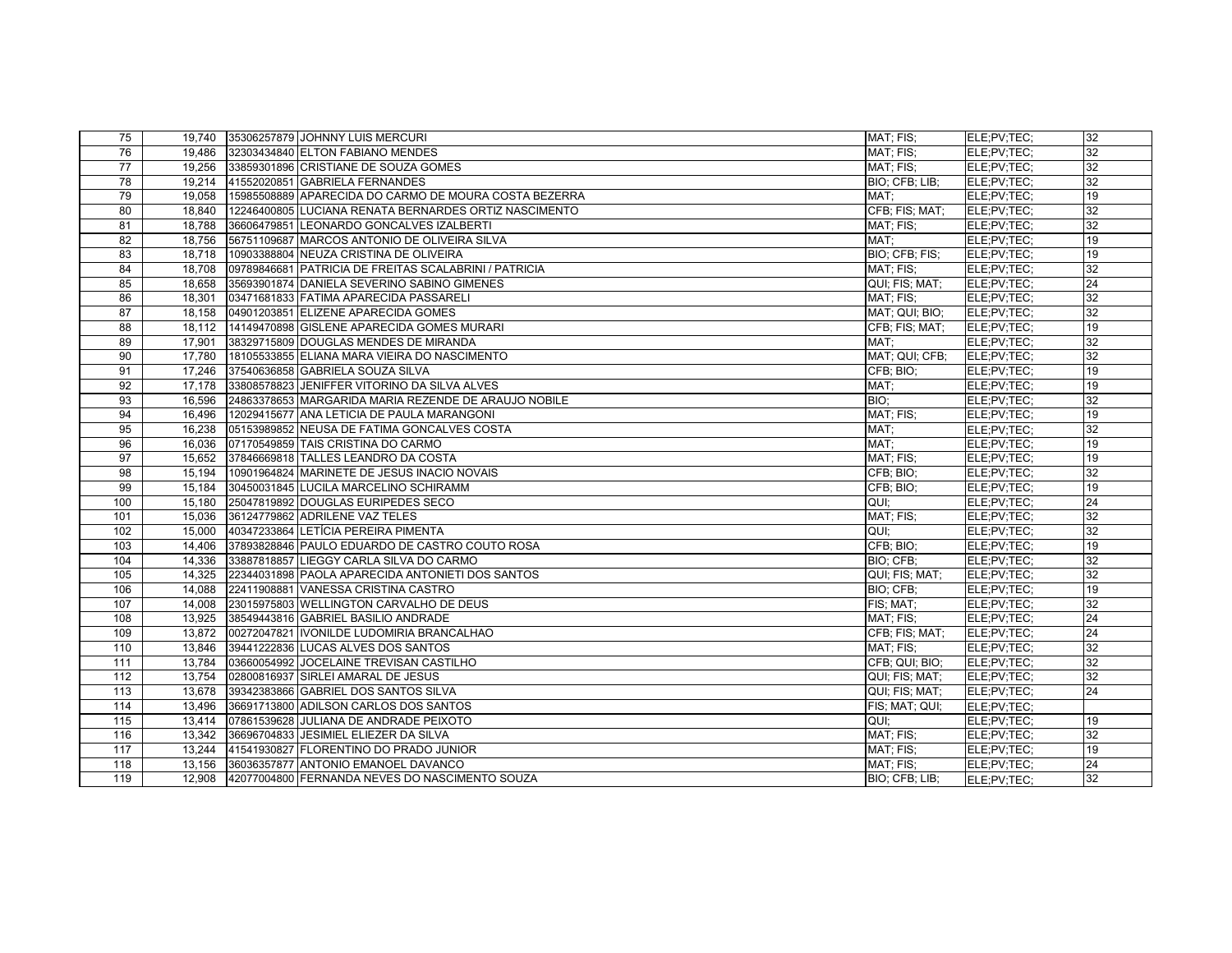| 120 |        | 12,852 08154702827 ZILDA BARBOSA DO AMARAL               | MAT:           | ELE;PV;TEC; | 19 |
|-----|--------|----------------------------------------------------------|----------------|-------------|----|
| 121 | 12.598 | 45435248884 GUILHERME BERBEL ALVES                       | MAT: FIS:      | ELE:PV:TEC: | 32 |
| 122 |        | 12,418 36225903860 GUILHERME PEREIRA RIBEIRO             | MAT; FIS;      | ELE;PV;TEC; | 19 |
| 123 |        | 12,362 35600142803 GABRIELA OLIVEIRA TAVEIRA             | MAT; FIS;      | ELE:PV:TEC: | 32 |
| 124 | 12.208 | 20057307857 GIOVANA DE PAULA SILVEIRA PESSOA             | MAT:           | ELE:PV:TEC: | 32 |
| 125 | 12,120 | 00384209882 EDISON GIMENES DA ROCHA                      | BIO; CFB;      | ELE;PV;TEC; | 24 |
| 126 | 11.774 | 39009584836 DANIELY FREITAS FERREIRA                     | MAT: FIS:      | ELE:PV:TEC: | 32 |
| 127 | 11,496 | 17862431804 SAIONARA SOARES GALETTI                      | MAT; FIS;      | ELE:PV:TEC: | 24 |
| 128 | 11,496 | 17862431804 SAIONARA SOARES GALETTI                      | MAT; FIS; OFC; | ELE:PV:TEC: |    |
| 129 | 11,466 | 41039112803 MARIA PAULA RODRIGUES BARCELOS SOUZA         | CFB; QUI; BIO; | ELE;PV;TEC; | 32 |
| 130 | 11.094 | 39922296888 PATRICIA FACHO FIGUEIREDO                    | MAT; FIS;      | ELE:PV:TEC: |    |
| 131 | 10,444 | 41170808816 FREDERICO MARTINS MONTAGNINI                 | CFB; BIO;      | ELE;PV;TEC; | 32 |
| 132 | 10.005 | 14452694810 MARISOL MONTEIRO RADI LIMA                   | MAT:           | ELE:PV:TEC: | 32 |
| 133 | 10,000 | 40184077850 CAROLINE ARRUDA                              | QUI:           | ELE:PV:TEC: | 19 |
| 134 | 9.993  | 04679034840 JOSE ROBERTO TOMAZINI                        | MAT; FIS;      | ELE:PV:TEC: | 32 |
| 135 | 9.876  | 36300532895 REINNER VERISSIMO DA SILVA SIQUEIRA          | QUI; FIS; MAT; | ELE:PV:TEC: | 32 |
| 136 | 9,612  | 21658798848 GISELLE CRISTINA JANUARIO FERREIRA           | BIO; CFB;      | ELE;PV;TEC; | 32 |
| 137 | 9.310  | 25499761850 GLAUCO DONIZETI PIMENTA LOPES                | FIS; MAT;      | ELE;PV;TEC; | 24 |
| 138 |        | 8.952 74585894853 EURIPEDES RODRIGUES SILVA              | FIS: MAT:      | ELE:PV:TEC: | 19 |
| 139 | 8,920  | 04768874886 LEONIA MARIA FERREIRA DIAS PRIETO            | MAT; CFB; QUI; | ELE;PV;TEC; | 32 |
| 140 | 8.820  | 21369835809 LUCIENE RIBEIRO                              | MAT; FIS;      | ELE;PV;TEC; | 19 |
| 141 | 8.800  | 08855626663 RENATO GONCALVES ROCHA                       | FIS; MAT;      | ELE:PV:TEC: | 32 |
| 142 | 8,698  | 40669456861 JAMILI DE PAULA NEVES                        | FIS; MAT;      | ELE:PV:TEC: | 32 |
| 143 | 8,650  | 17869187810 SILVANIA RIBEIRO DE SOUZA                    | MAT; FIS;      | ELE;PV;TEC; | 32 |
| 144 | 8.484  | 17866435880 PAULO DONIZETI MORAIS ARAUJO                 | MAT:           | ELE;PV;TEC; | 19 |
| 145 | 8,442  | 40314637826 AMANDA BATISTA DA SILVA                      | MAT; FIS;      | ELE:PV:TEC: | 32 |
| 146 | 8.378  | 36840133826 MARKUS DIEGO SAMPAIO DA SILVA DIAS           | MAT; FIS;      | ELE;PV;TEC; | 32 |
| 147 | 8,080  | 16398414829 JOANA DARC FERREIRA                          | MAT; FIS;      | ELE:PV:TEC: | 24 |
| 148 | 8.000  | 40524564833 FELIPE CINTRA CLEMENTINO                     | QUI; FIS; MAT; | ELE:PV:TEC: | 19 |
| 149 | 8,000  | 38386919892 LUIS CLAUDIO KELLNER FILHO                   | QUI:           | ELE:PV:TEC: | 32 |
| 150 | 8,000  | 41288399812 BRUNA HELENA CALDEIRA VENANCIO               | QUI; FIS; MAT; | ELE:PV:TEC: | 24 |
| 151 | 7,966  | 35896446802 BRUNA EVELYN RIBEIRO SILVA                   | MAT; FIS;      | ELE:PV:TEC: | 32 |
| 152 | 7,924  | 40001374842 ANDRE LUIS RODRIGUES                         | MAT; FIS;      | ELE:PV:TEC: | 32 |
| 153 | 7,776  | 11245330870 SILVANA APARECIDA MARTINS DOS SANTOS ARANTES | MAT:           | ELE:PV:TEC: | 24 |
| 154 | 7,754  | 17545297806 SOLANGE ELIAS DE ARAUJO SANTOS               | MAT; FIS;      | ELE:PV:TEC: | 24 |
| 155 | 7,708  | 39031081892 THIAGO CRUZ                                  | MAT; FIS;      | ELE;PV;TEC; | 32 |
| 156 | 7.626  | 34007316848 GELIANE MARIA OLIVEIRA RODRIGUES             | MAT; FIS;      | ELE:PV:TEC: | 32 |
| 157 | 7.070  | 45543864817 DEBORA FERREIRA MARQUES                      | MAT; FIS;      | ELE:PV:TEC: | 32 |
| 158 | 6,916  | 42863574817 JOAO PEDRO MACHADO FERREIRA                  | MAT; FIS;      | ELE;PV;TEC; | 32 |
| 159 | 6.916  | 02060908892 MARIA HELENA INCANI                          | MAT:           | ELE:PV:TEC: |    |
| 160 | 6.832  | 22537894880 PAOLA LIMONTA NASCIMENTO DE CARVALHO         | CFB; BIO;      | ELE:PV:TEC: | 32 |
| 161 | 6.804  | 22497000875 ALESSANDRA LILIAN FREIRE DE MACÊDO           | MAT; FIS;      | ELE;PV;TEC; | 24 |
| 162 | 6,772  | 22218597829 CHARLENE LOPES FERREIRA BOLELLA              | BIO; CFB;      | ELE:PV:TEC: | 32 |
| 163 | 6.740  | 48830798215 FRANCISCO LOPES BARROSO                      | CFB; QUI; BIO; | ELE:PV:TEC: | 19 |
| 164 | 6.694  | 35575410889 MARIETE MENDES CARVALHO                      | BIO: CFB:      | ELE:PV:TEC: | 32 |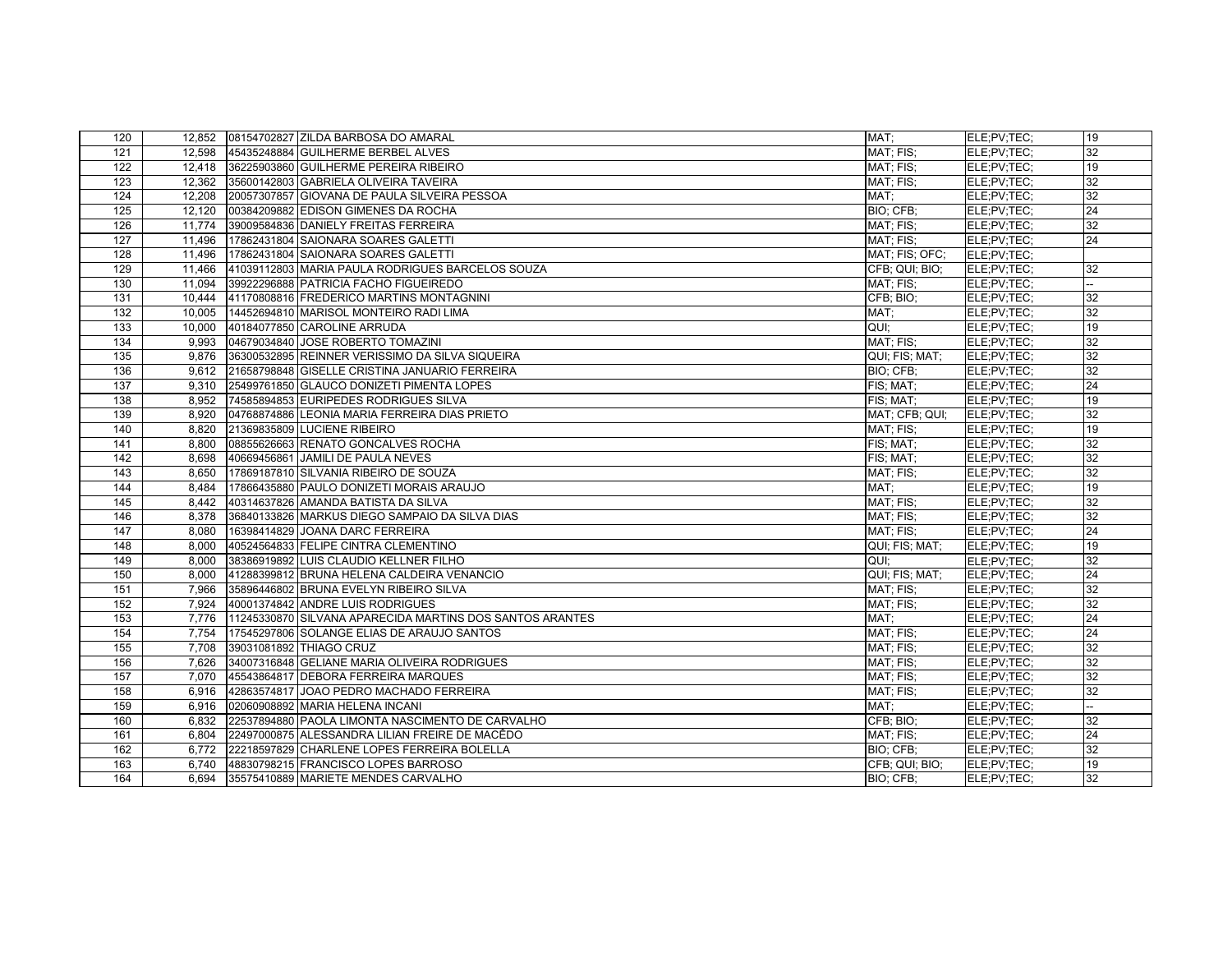| 165              |       | 6,550 14441710895 CLEIDE APARECIDA DOS SANTOS  | MAT;           | ELE;PV;TEC; | 19 |
|------------------|-------|------------------------------------------------|----------------|-------------|----|
| 166              | 6.202 | 43693122806 VITORYA ALVES BORGES               | MAT: FIS:      | ELE:PV:TEC: | 32 |
| 167              | 5,976 | 07158253805 SILVIA LUCIA MACARIO MARTINS       | MAT;           | ELE;PV;TEC; | 32 |
| 168              | 5,834 | 39805224821 JEAN CLOUDE DOS SANTOS CANUTO      | BIO; CFB;      | ELE;PV;TEC; | 19 |
| 169              | 5,726 | 33859161865 TANCREDO EPITACIO LIMEIRA          | MAT; FIS;      | ELE;PV;TEC; | 32 |
| 170              | 5,630 | 22905700874 EDUARDO RODRIGUES DE PAULA         | BIO; CFB;      | ELE;PV;TEC; | 32 |
| 171              | 5.376 | 35644422860 JJOSIENE APARECIDA DE CAMPOS       | BIO: CFB:      | ELE;PV;TEC; | 24 |
| 172              | 5,166 | 32189668840 JULIANA SOARES MACHADO             | MAT; FIS;      | ELE;PV;TEC; | 32 |
| 173              | 4,914 | 33392372803 DANILO NOCERA DE LIMA BARROS       | CFB; BIO;      | ELE;PV;TEC; | 19 |
| 174              | 4,902 | 28850406886 ROBERTO FILGUEIRAS DE PAULA        | CFB; BIO;      | ELE;PV;TEC; | 19 |
| $\frac{175}{2}$  | 4,858 | 40101989822 LARISSA CRISTINA FERNANDES LEONCIO | BIO; CFB;      | ELE;PV;TEC; | 32 |
| 176              | 4.844 | 34875419805 LUCIANO CONTINI FALEIROS DE MELO   | MAT; FIS;      | ELE;PV;TEC; | 32 |
| 177              | 4,718 | 15080401842 MARCELO DIAS DOS REIS              | QUI;           | ELE;PV;TEC; | 32 |
| 178              | 4,648 | 32224639805 JULIANA DA SILVA BOTO REGATIERI    | MAT; FIS;      | ELE;PV;TEC; | 32 |
| 179              | 4.620 | 27809222813 VIVIANE APARECIDA MENDES MALTA     | MAT:           | ELE;PV;TEC; | 32 |
| 180              | 4,585 | 41208915851 IZABELLA BEATRIZ RODRIGUES SILVA   | MAT; FIS;      | ELE;PV;TEC; | 32 |
| 181              | 4.480 | 36444504805 ARTUR HENRIQUE ANTONIO             | CFB; BIO;      | ELE;PV;TEC; | 32 |
| 182              | 4,472 | 32676454846 WELLINGTON PAIM                    | FIS; MAT;      | ELE;PV;TEC; | 19 |
| $\overline{183}$ | 4,392 | 36462287845 MESSIAS ROGERIO FARIA DA SILVA     | MAT:FIS:       | ELE;PV;TEC; |    |
| 184              | 4,298 | 33921018854 CAMILA CRISTIANE PIMENTA           | MAT; FIS;      | ELE;PV;TEC; | 19 |
| 185              | 4,232 | 33048939890 BETHANIA VIEIRA CAVALHEIRO         | CFB; BIO;      | ELE;PV;TEC; | 19 |
| 186              | 4.064 | 29710000870 BRUNO CESAR BASTIANINI NERONI      | CFB: BIO:      | ELE;PV;TEC; | 19 |
| 187              | 3.976 | 04025054841 ROSANGELA GIMENES TEIXEIRA         | MAT; BIO; CFB; | ELE;PV;TEC; | 32 |
| 188              | 3,780 | 08943456808 LEA CRISTINA BRAGA                 | MAT:           | ELE;PV;TEC; | 32 |
| 189              | 3.736 | 03705893602 WILLIAN COSTA SILVERIO             | MAT; FIS;      | ELE:PV:TEC: | 32 |
| 190              | 3,506 | 26874579819 CLAUDIA FALEIROS GUILHERME TOME    | MAT;           | ELE;PV;TEC; | 32 |
| 191              | 3.498 | 29220509806 MARCELO BATISTA DO CARMO           | MAT; FIS;      | ELE;PV;TEC; | 32 |
| 192              | 3.158 | 32563456894 THAISA PUCCI LIMA                  | QUI; FIS; MAT; | ELE:PV:TEC: | 24 |
| 193              | 3,150 | 38507786812 AMANDA MARQUES CINTRA              | CFB; BIO;      | ELE;PV;TEC; |    |
| 194              | 2.820 | 11244501816 MARLI APARECIDA DE SOUZA           | MAT; CFB; FIS; | ELE:PV:TEC: | 19 |
| 195              | 2,744 | 36191501846 CARINE PIRES STEPHANI PIMENTA      | MAT;           | ELE:PV:TEC: | 32 |
| 196              | 2.576 | 43727078863 SAMUEL STEFANI PRADO               | MAT; FIS;      | ELE;PV;TEC; | 32 |
| 197              | 2.410 | 22590067879 ANA FLAVIA VILELA BARBOSA BRAZ     | BIO; CFB;      | ELE;PV;TEC; | 32 |
| 198              | 2,349 | 20056535864 KENIA MARA GONCALVES MENDES COSTA  | BIO; CFB;      | ELE;PV;TEC; | 32 |
| 199              | 2.318 | 40453205801 ELISA APARECIDA CASTRO             | MAT; FIS;      | ELE;PV;TEC; | 32 |
| 200              | 2.254 | 21330231864 DEBORA GUILHERME DE OLIVEIRA       | MAT: FIS:      | ELE;PV;TEC; | 32 |
| 201              | 2,250 | 22213567808 CLAUDIA ELAINE PEREIRA DA SILVA    | MAT;           | ELE;PV;TEC; | 32 |
| 202              | 2,114 | 23517027863 LETICIA FERREIRA DA SILVA          | BIO; CFB;      | ELE;PV;TEC; |    |
| 203              | 2,086 | 46577547858 JOÃO PEDRO FERNANDES               | MAT; FIS;      | ELE;PV;TEC; | 32 |
| 204              | 2.086 | 42413442839 RAVANELE SOUZA NASCIMENTO          | QUI; FIS; MAT; | ELE;PV;TEC; |    |
| 205              | 2.058 | 45258321851 GABRIELA GOMES SILVA               | MAT:           | ELE;PV;TEC; | 32 |
| 206              | 2,000 | 27463436810 JAINE LOURDES CARVALHO             | MAT; FIS;      | ELE;PV;TEC; | 32 |
| 207              | 2.000 | 34978960800 CRISTIANE DO NASCIMENTO BORGES     | MAT; FIS;      | ELE;PV;TEC; | 32 |
| 208              | 2.000 | 39362227894 DAIANE MENDES CARVALHO MARTINS     | MAT:           | ELE:PV:TEC: | 32 |
| 209              | 2.000 | 07668347860 VIVIANE KAZAN                      | MAT; QUI; CFB; | ELE:PV:TEC: | 19 |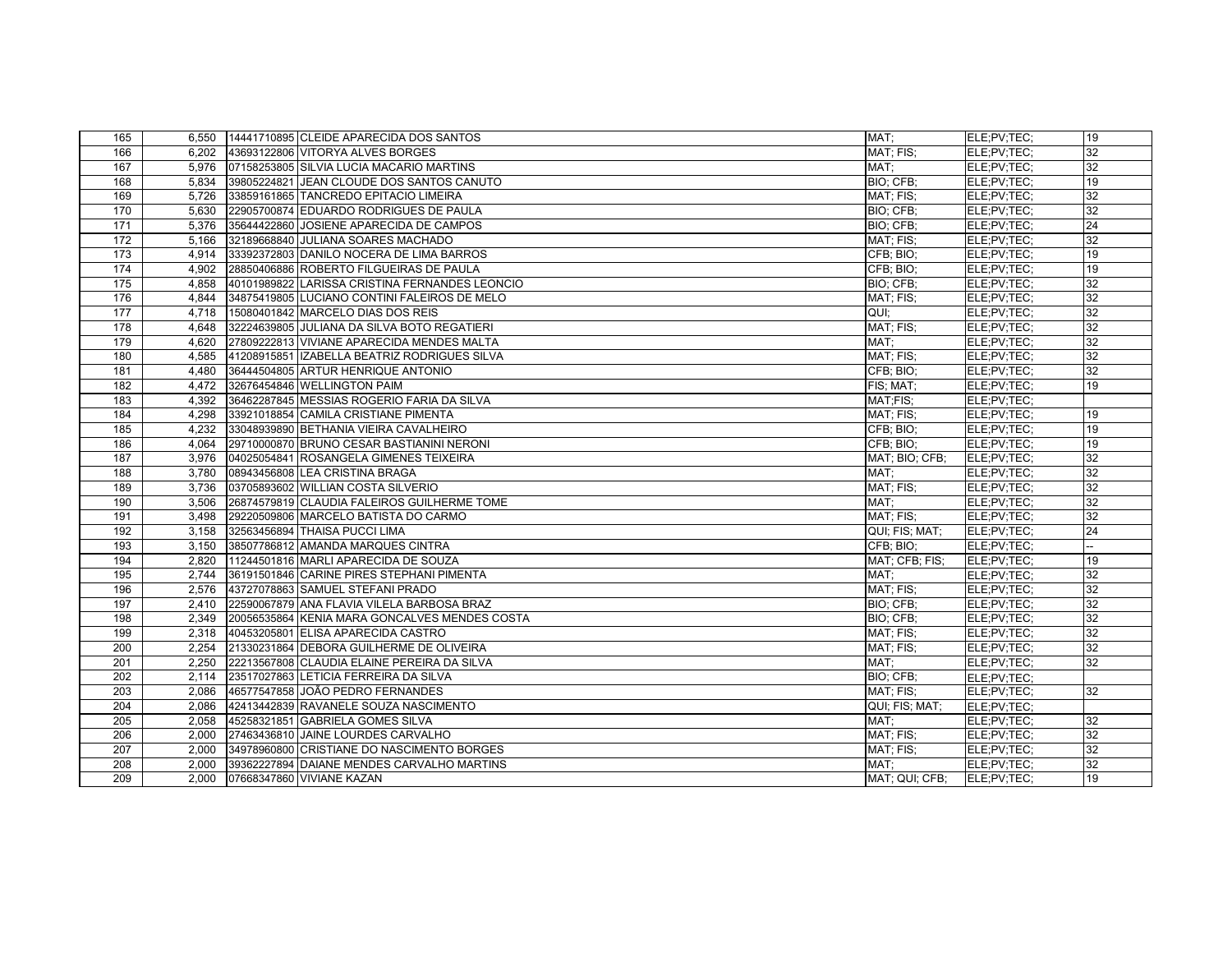| 210              |          | 2,000 22486862854 ESDRAS JUNIOR DE SOUZA                   | BIO; CFB;      | ELE;PV;TEC; | 19 |
|------------------|----------|------------------------------------------------------------|----------------|-------------|----|
| 211              | 2.000    | 37857161845 BRUNO BATISTA DO CARMO                         | MAT; LIB; FIS; | ELE;PV;TEC; | 32 |
| 212              | 2.000    | 09533066660 SHEILA CINTRA DO PRADO                         | MAT; FIS;      | ELE;PV;TEC; | 19 |
| 213              | 2.000    | 11137292601 MARCOS VINICIUS PRAZERES                       | BIO: CFB:      | ELE;PV;TEC; | 32 |
| 214              | 1.848    | 46211281838 LARISSY BATISTA CINTRA                         | MAT:           | ELE;PV;TEC; | 32 |
| 215              | 1,560    | 28271687824 JERUSA GAMBI TEIXEIRA DA SILVA                 | MAT; FIS;      | ELE;PV;TEC; |    |
| 216              | 1,526    | 20147320860 ANA CLAUDIA DE SOUZA                           | CFB: BIO:      | ELE;PV;TEC; | 32 |
| 217              | 1,490    | 42236900864 MARIANA CAROLINA DE MORAIS                     | CFB; BIO;      | ELE;PV;TEC; | 32 |
| 218              | 1.484    | 44491810850 LETICIA FERREIRA QUERINO                       | MAT:           | ELE;PV;TEC; | 32 |
| 219              | 1.458    | 21732265844 VALERIA NASCIMENTO ANDRADE                     | MAT:           | ELE;PV;TEC; | 32 |
| 220              | 1,442    | 44669195859 HUGO ALVARES DE OLIVEIRA GOMES                 | CFB; BIO       | ELE;PV;TEC; | 32 |
| 221              | 1,414    | 42141220890 ANDERSON FERNANDES ROSA FILHO                  | MAT; FIS;      | ELE;PV;TEC; | 32 |
| 222              | 1.408    | 09157597804 ANA MARIA DE OLIVEIRA                          | QUI; BIO; CFB; | ELE;PV;TEC; | 24 |
| 223              | 1,344    | 30965521850 WASHINGTON MARTINS DE SOUZA / WASHINGTON       | MAT; FIS;      | ELE;PV;TEC; | 19 |
| 224              | 1,330    | 38412830806 KAIQUE DE LIMA SANTOS                          | MAT; FIS;      | ELE;PV;TEC; | 24 |
| 225              | 1.246    | 18105243857 SILVANA DA SILVA SOUZA MESSIAS                 | MAT: FIS:      | ELE;PV;TEC; | 19 |
| 226              | 1.204    | 38967047886 DARLLY DAMARES GERVÁSIO JACINTO ANDRIOLI       | MAT:           | ELE;PV;TEC; |    |
| 227              | 1,190    | 42484072805 THATIANA OLÍMPIO                               | BIO; CFB;      | ELE;PV;TEC; | 32 |
| $\overline{228}$ | 1.190    | 46507847860 ADRIEL PATRICK DOS SANTOS MARTINS              | CFB: BIO:      | ELE;PV;TEC; | 32 |
| 229              | 1.162    | 40227290828 CAROLINE VAZ BARTO                             | MAT: FIS       | ELE;PV;TEC; | 32 |
| 230              | 1,134    | 41088092896 CAIQUE MANOCHIO NUNES DA SILVA                 | CFB;           | ELE;PV;TEC; | 32 |
| 231              | 1.078    | 39922314886 GABRIEL HENRIQUE BALDUINO                      | MAT:           | ELE;PV;TEC; | 24 |
| 232              | 1.000    | 15477921757 DAYANE TERRA VIEIRA                            | QUI; FIS; MAT; | ELE;PV;TEC; | 32 |
| 233              | 0.994    | 40898541808 RAFAEL DAVID SILVA                             | CFB; BIO;      | ELE;PV;TEC; | 32 |
| 234              | 0.966    | 32957366851 PAULA FERNANDA GOULART VAZ                     | MAT: FIS:      | ELE;PV;TEC; | 24 |
| 235              | 0.952    | 43567263838 JHONATAN EDUARDO SANTOS SILVA                  | MAT; FIS;      | ELE;PV;TEC; | 32 |
| 236              | 0.952    | 29689046802 JONATHAN DOS SANTOS SILVA                      | MAT; FIS;      | ELE;PV;TEC; | 32 |
| 237              | 0.938    | 43737826870 RAFAELA DALALIAN SOUZA BONETI                  | MAT; FIS;      | ELE;PV;TEC; | 19 |
| 238              | 0.896    | 10956763693 CARLOS AUGUSTO CORREA                          | MAT; FIS;      | ELE:PV:TEC: | 32 |
| 239              | 0.798    | 45967255869 DANDARA LEONEL DA SILVA                        | MAT; FIS;      | ELE;PV;TEC; | 32 |
| 240              | 0.784    | 43111671801 TATIANA CRISTINA BREDARIOL                     | MAT; FIS;      | ELE;PV;TEC; | 19 |
| 241              | 0.742    | 35741928862 MAYRA CRISTINA SEGISMUNDO                      | CFB; BIO;      | ELE;PV;TEC; | 32 |
| 242              | 0.700    | 40221274812 LUCAS EDUARDO CINTRA                           | MAT; FIS;      | ELE;PV;TEC; | 32 |
| 243              | 0.616    | 33536598897 KARLA CRISTINA LOMBARDI ALVINO SANTOS          | QUI; FIS;      | ELE;PV;TEC; | 32 |
| 244              | 0.546    | 22018632884 DAVI MONTEIRO DA SILVEIRA HAKIME               | MAT; FIS;      | ELE;PV;TEC; | 19 |
| 245              | 0.490    | 40207479895 VANESSA DE ALMEIDA FERNANDES LIMA              | MAT:           | ELE;PV;TEC; | 32 |
| 246              | 0.412    | 21657463885 DANILO GOMES DE SOUSA                          | MAT; FIS;      | ELE;PV;TEC; | 19 |
| 247              | 0.392    | 43224745860 CAROLINE DE MORAIS FERRACIOLI                  | BIO; CFB;      | ELE;PV;TEC; | 32 |
| 248              | 0.368    | 33483714812 NELISSA MARIA EVANGELISTA                      | MAT:           | ELE;PV;TEC; | 32 |
| 249              | 0.168    | 16247834810 REGINALDO FRANCISCO PEREIRA                    | BIO:           | ELE;PV;TEC; | 32 |
| 250              | 0.009    | 22607186803 VIVIANE CABRAL BEMBO                           | CFB; BIO; OFC; | ELE:PV:TEC: |    |
| 251              | $\Omega$ | 21715463870 TAISA CRISTINA DA SILVA PEREIRA PINTO OLIVEIRA | MAT; FIS;      | ELE;PV;TEC; | 32 |
| 252              | $\Omega$ | 77911954615 CLEBISON DE SOUZA PAULA                        | MAT;           | ELE;PV;TEC; | 32 |
| 253              | $\Omega$ | 16218816877 ADRIANA ANSELMO SASAKI CHAGAS                  | MAT;           | ELE;PV;TEC; | 19 |
| 254              | $\Omega$ | 30078127807 KARINA CELIA MOREIRA GONZAGA                   | MAT:           | ELE;PV;TEC; | 19 |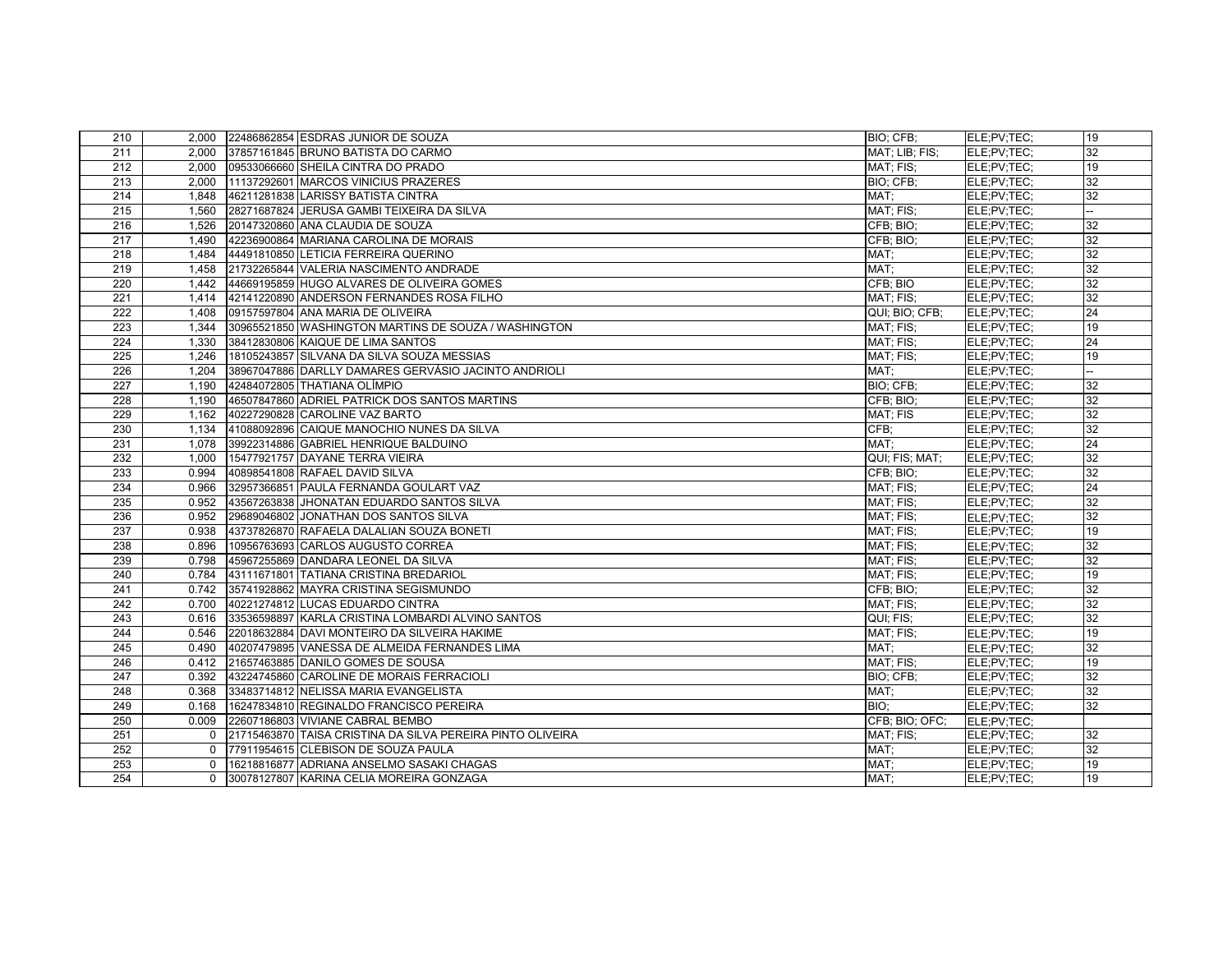| 255              |              | 0 30610146831 AMANDA DE LIMA LOURENÇO GONÇALVES    | MAT:                         | ELE;PV;TEC; | 32 |
|------------------|--------------|----------------------------------------------------|------------------------------|-------------|----|
| 256              | $\Omega$     | 30839454856 VANESSA FRANCELINO DOS SANTOS PAULI    | MAT:                         | ELE:PV:TEC: | 24 |
| 257              | $\Omega$     | 36942515884 KARLA NAQUES SILVA BORGES              | MAT;                         | ELE;PV;TEC; | 32 |
| 258              | $\Omega$     | 40153226811 CLEBER DE LIMA ROSA GOMES              | QUI;CFB;FIS;MAT ELE;PV;TEC;  |             | 32 |
| 259              | $\Omega$     | 40026506858 JULIA GUIMARAES UBIALI                 | MAT:QUI:BIO:CFB: ELE:PV:TEC: |             | 32 |
| 260              | $\Omega$     | 21685138802 ERIVALDO RIBEIRO DE MELO               | QUI:                         | ELE;PV;TEC; | 32 |
| 261              | $\Omega$     | 33175362842 ADRIANA DOS SANTOS BELMAR              | MAT; FIS;                    | ELE;PV;TEC; | 32 |
| 262              | $\Omega$     | 08439423632 CRISTIANO LUCIO RODRIGUES              | CFB; BIO;                    | ELE;PV;TEC; | 32 |
| 263              | $\Omega$     | 36576045883 GABRIELA LACERDA DOS SANTOS            | <b>OUI:</b>                  | ELE;PV;TEC; | 24 |
| 264              | $\Omega$     | 60454879318 ELINA DOS SANTOS ACIOLE SANTANA        | FIS: CFB:                    | ELE;PV;TEC; | 19 |
| 265              | $\Omega$     | 43343703818 DANIELA LEITE MARTINS                  | MAT; FIS;                    | ELE;PV;TEC; | 24 |
| 266              | $\Omega$     | 11338264664 MARYNARA DE ABREU MARIANO              | CFB; BIO;                    | ELE;PV;TEC; | 32 |
| 267              | $\Omega$     | 46966929816 JOÃO VICTOR DE OLIVEIRA ALMEIDA        | MAT; FIS;                    | ELE;PV;TEC; | 32 |
| 268              | $\Omega$     | 01254701850 MARIA JOSE LEITE                       | MAT; FIS;                    | ELE;PV;TEC; | 19 |
| 269              | $\Omega$     | 07157736829 CECILIA BENEDITA BAGNARELI             | MAT; FIS;                    | ELE;PV;TEC; | 32 |
| 270              | $\Omega$     | 13859233858 JJOEL TAVARES DA SILVA                 | MAT: FIS:                    | ELE:PV:TEC: | 19 |
| 271              | $\Omega$     | 19632059875 HOSANA DE PAIVA PEREIRA                | BIO:                         | ELE;PV;TEC; | 24 |
| $\overline{272}$ | $\Omega$     | 16211395817 JACQUELINE NUNES DE SOUSA              | QUI; FIS; MAT;               | ELE:PV:TEC: | 19 |
| $\overline{273}$ | $\Omega$     | 22514113806 WANDERSON HENRIQUE MOREIRA / WANDERSON | MAT: FIS:                    | ELE:PV:TEC: | 32 |
| 274              | $\Omega$     | 31148404856 TATIANA ZUANAZZI RAMOS                 | CFB; BIO;                    | ELE;PV;TEC; | 32 |
| 275              | $\Omega$     | 33975800801 FLAVIA RODRIGUES GOMES                 | MAT; FIS;                    | ELE;PV;TEC; | 24 |
| 276              | $\Omega$     | 08700963623 DOUGLAS ALVES DE ASSIS                 | QUI; FIS;                    | ELE;PV;TEC; | 32 |
| 277              | $\Omega$     | 37372310873 ALCEU DE ANDRADE E SILVA NETTO         | CFB; BIO;                    | ELE;PV;TEC; | 32 |
| 278              | $\Omega$     | 39230014877 ADRIANA APARECIDA BERNARDES            | BIO; CFB;                    | ELE;PV;TEC; | 32 |
| 279              | $\Omega$     | 35122720886 THALES BORGES GONCALVES                | MAT:                         | ELE;PV;TEC; | 32 |
| 280              | $\Omega$     | 37780262839 DOUGLAS SATURNINO DA SILVA             | FIS; MAT;                    | ELE;PV;TEC; | 19 |
| 281              | $\Omega$     | 09416147605 ALESSANDRA DE JESUS DUARTE             | MAT:                         | ELE;PV;TEC; | 24 |
| 282              | $\Omega$     | 38295213830 FERNANDO HENRIQUE MENDES               | QUI:                         | ELE;PV;TEC; | 32 |
| 283              | $\Omega$     | 41318777836 LORRANA MENDES DE OLIVEIRA             | MAT; FIS;                    | ELE;PV;TEC; |    |
| 284              | $\mathbf 0$  | 40325760845 LUAN HENRIQUE DOS SANTOS               | QUI; FIS; MAT;               | ELE:PV:TEC: |    |
| 285              | $\Omega$     | 42140123808 DANIELA APARECIDA DA SILVA             | MAT; FIS;                    | ELE;PV;TEC; |    |
| 286              | $\Omega$     | 40756698820 DANIELA GONCALVES DE ANDRADE           | MAT; FIS;                    | ELE;PV;TEC; | 32 |
| 287              | $\mathbf{0}$ | 38966949878 RENATA ALEXANDRE BIANCHI               | BIO; CFB; QUI;               | ELE;PV;TEC; | 24 |
| 288              | $\Omega$     | 44139995840 DANILBI MEIRE DA SILVA                 | MAT; FIS;                    | ELE;PV;TEC; | 32 |
| 289              | $\Omega$     | 38967148801 ALEFF JOUNI RIBEIRO                    | MAT; FIS;                    | ELE;PV;TEC; | 19 |
| 290              | $\mathbf{0}$ | 42488335819 DANIEL FRANCIS ROQUE                   | MAT;                         | ELE;PV;TEC; | 19 |
| 291              | $\Omega$     | 40377274801 LUCAS YURI IZAIAS DA SILVA             | MAT; FIS;                    | ELE;PV;TEC; | 32 |
| 292              | 0            | 43279695830 CAMILA LUCIANA OLIVER                  | MAT:                         | ELE;PV;TEC; | 32 |
| 293              | $\mathbf{0}$ | 43234360847 PATRICIA MITIDIERI PEREIRA             | FIS; MAT; QUI;               | ELE;PV;TEC; | 32 |
| 294              | $\Omega$     | 44422927876 MATHEUS GUILHERME RIBEIRO FAZIO        | MAT; FIS;                    | ELE;PV;TEC; | 32 |
| 295              | $\Omega$     | 44508136850 TULIO CESAR ALVES BALDOCHI             | MAT; FIS;                    | ELE;PV;TEC; | 32 |
| 296              | $\mathbf{0}$ | 43859653822 LUCAS RIBEIRO DE PADUA                 | MAT; FIS;                    | ELE;PV;TEC; | 32 |
| 297              | $\Omega$     | 46167051860 GEOVANI FERREIRA SOARES                | MAT; FIS;                    | ELE;PV;TEC; | 24 |
| 298              | $\Omega$     | 44511960860 GABRIELLI CRISTINA CINTRA              | BIO; CFB;                    | ELE;PV;TEC; | 32 |
| 299              | $\Omega$     | 45582953833 IGOR LIZO LIMONTI LEMOS                | BIO: CFB:                    | ELE;PV;TEC; |    |